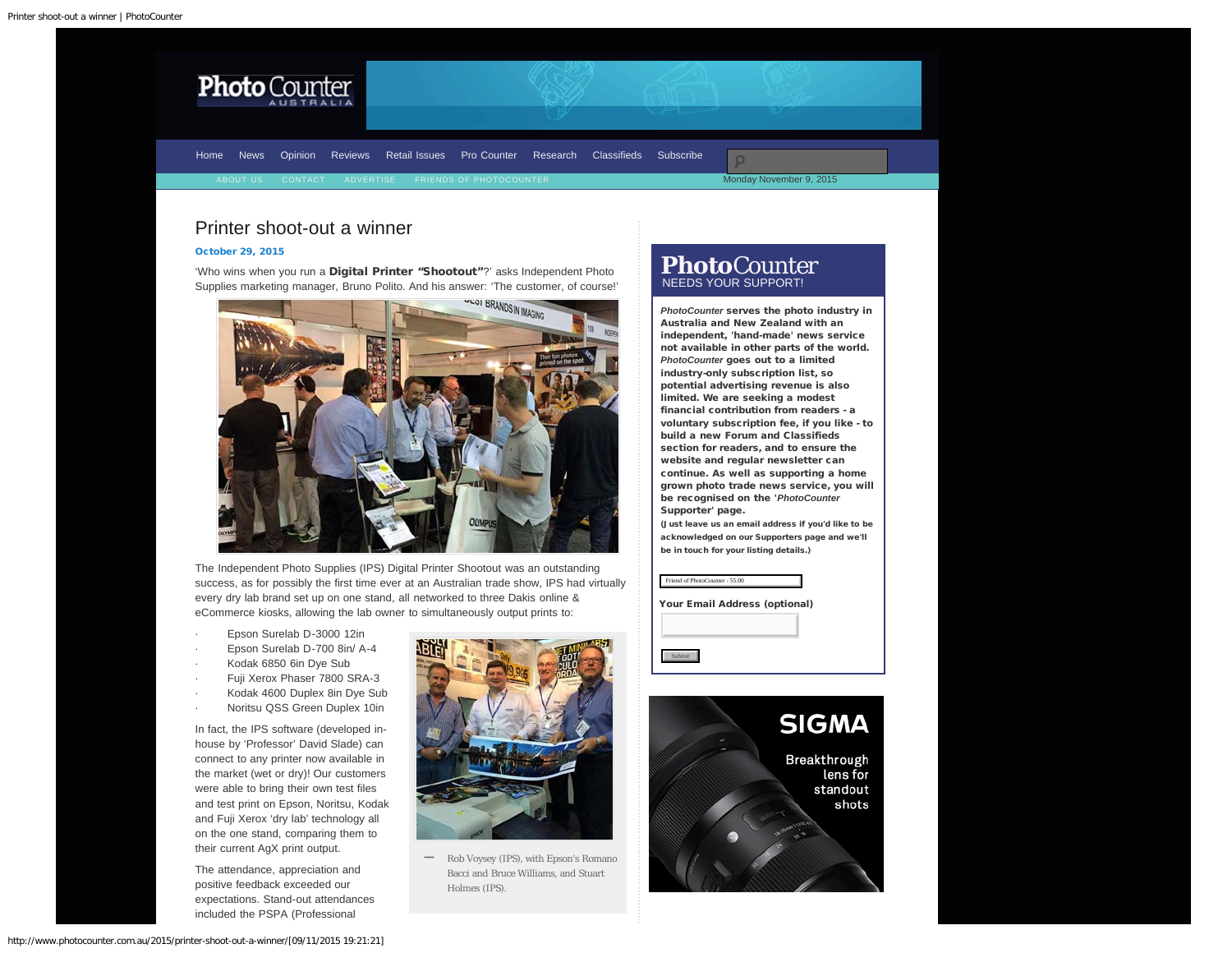School Photographers Association),

who took advantage of the opportunity and attended a special before-show closed session. Camera House members also took the opportunity to re-evaluate their printing needs, with the ability to test print across the different printer options.

The ability to print to any (or all) Epson, Noritsu, Kodak and Fuji Xerox printers was made possible (and all the more easier) through a Dakis Kiosk. Patrice Hugron from Dakis Canada, quickly configured a Touchscreen PC Kiosk running the latest version of the Dakis Kiosk software (V3) to send images to any or all printers across our network, with just the touch of a touch-screen button



Amazing things happen when you work with amazing supply partners: many thanks to our participating partners Epson, Noritsu, Fuji Xerox, Kodak Alaris, and Dakis Online and eCommerce Kiosk Software solutions.

*– Bruno Polito* IPS



Noritsu Australia's Steve Collins and Brett Grant, Stuart Holmes (IPS), Ron Kubara (director, Noritsu Worldwide Strategic Sales and Planning), and Rob Voysey (IPS), with one of the 'stars of the show', the Noritsu QSS Green duplex printer. **—**

5 THOUGHTS ON "PRINTER SHOOT-OUT A WINNER"



yvonne on [October 30, 2015 at 12:48 pm](#page-2-0) said: *So the winner was ??????*